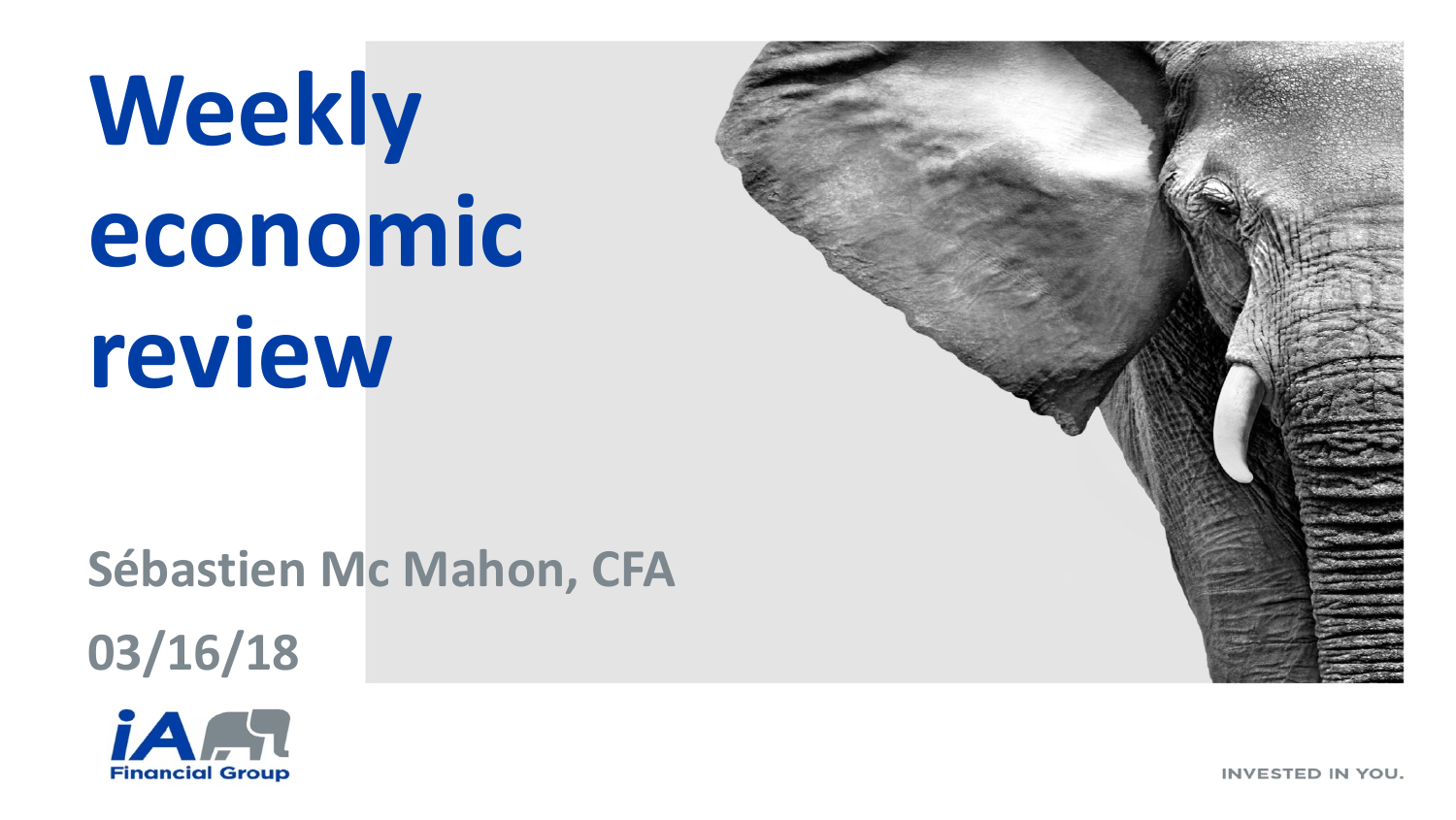# **A look at this week's markets**

### **At the close on Thursday**



| <b>Canadian Bonds (total return)</b> |                    |                       | Year-to-date |                   |
|--------------------------------------|--------------------|-----------------------|--------------|-------------------|
| <b>FTSE TMX Universe</b>             | 1.07%              |                       | $-0.12%$     |                   |
| <b>FTSE TMX Long</b>                 | 2.37%              |                       | $-0.58%$     |                   |
| Corps                                | 0.85%              |                       | 0.18%        |                   |
| Equities (total return)              |                    |                       |              |                   |
| S&P/TSX                              | 0.69%              |                       | $-2.78%$     |                   |
| <b>S&amp;P 500</b>                   |                    | $-1.37\%$ (0.48% CAD) |              | 3.20% (7.15% CAD) |
| EAFE (in USD)                        |                    | 0.39% (2.27% CAD)     |              | 0.24% (4.07% CAD) |
| <b>MSCI Emerging (in USD)</b>        |                    | 0.75% (2.63% CAD)     |              | 4.99% (9.01% CAD) |
| <b>Other (WTD change)</b>            |                    |                       | Year-to-date |                   |
| Oil (WTI)                            | $61.19 \text{ }$   | $-1.37\%$             | 1.27%        |                   |
| USD/CAD                              | $0.7662$ \$        | $-1.84\%$             | $-3.69%$     |                   |
| Gold                                 | $1316.10 \text{ }$ | $-0.59%$              | 1.02%        |                   |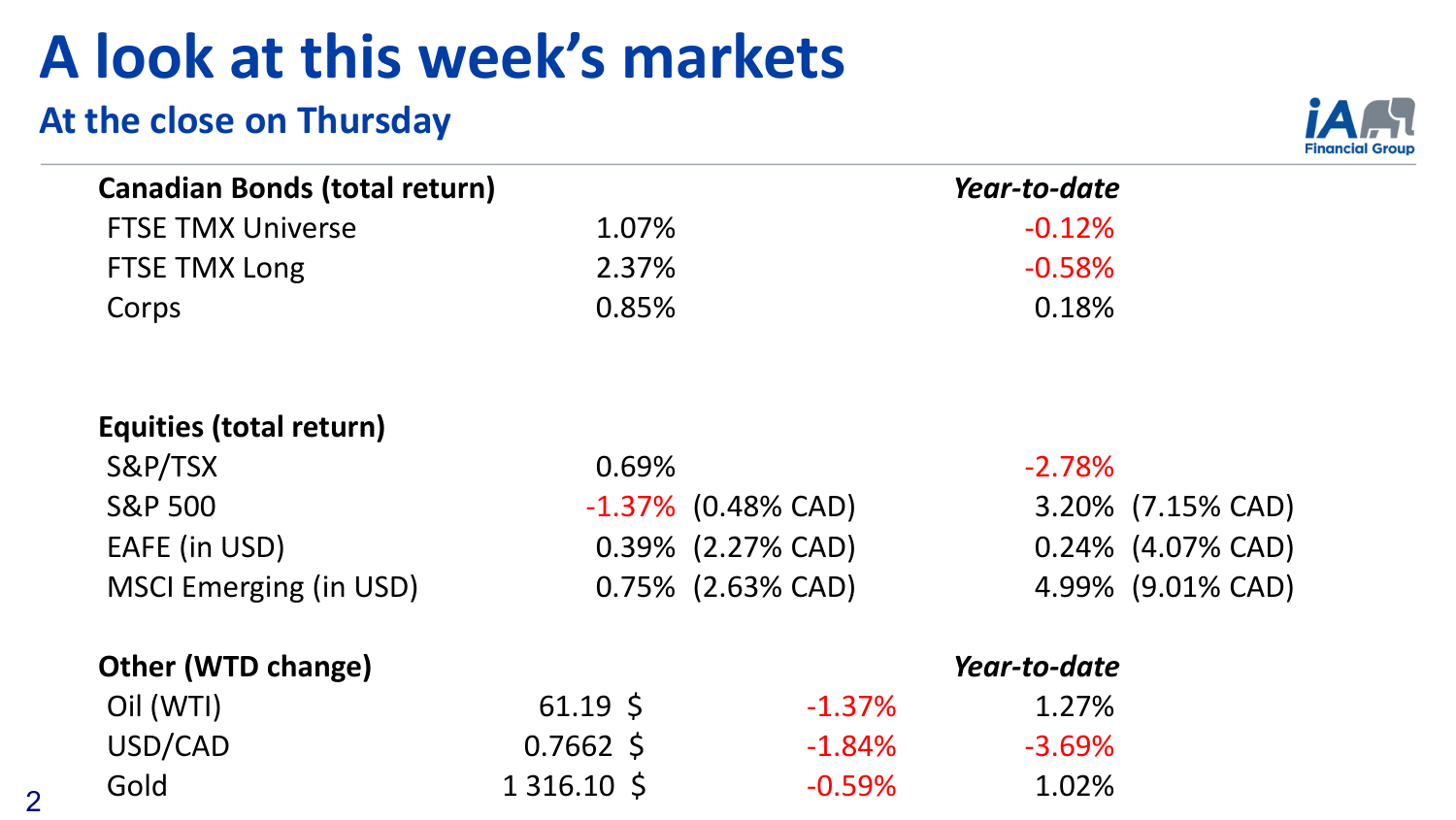## **What caught our eye this week**



► Canada:

► An update on the housing market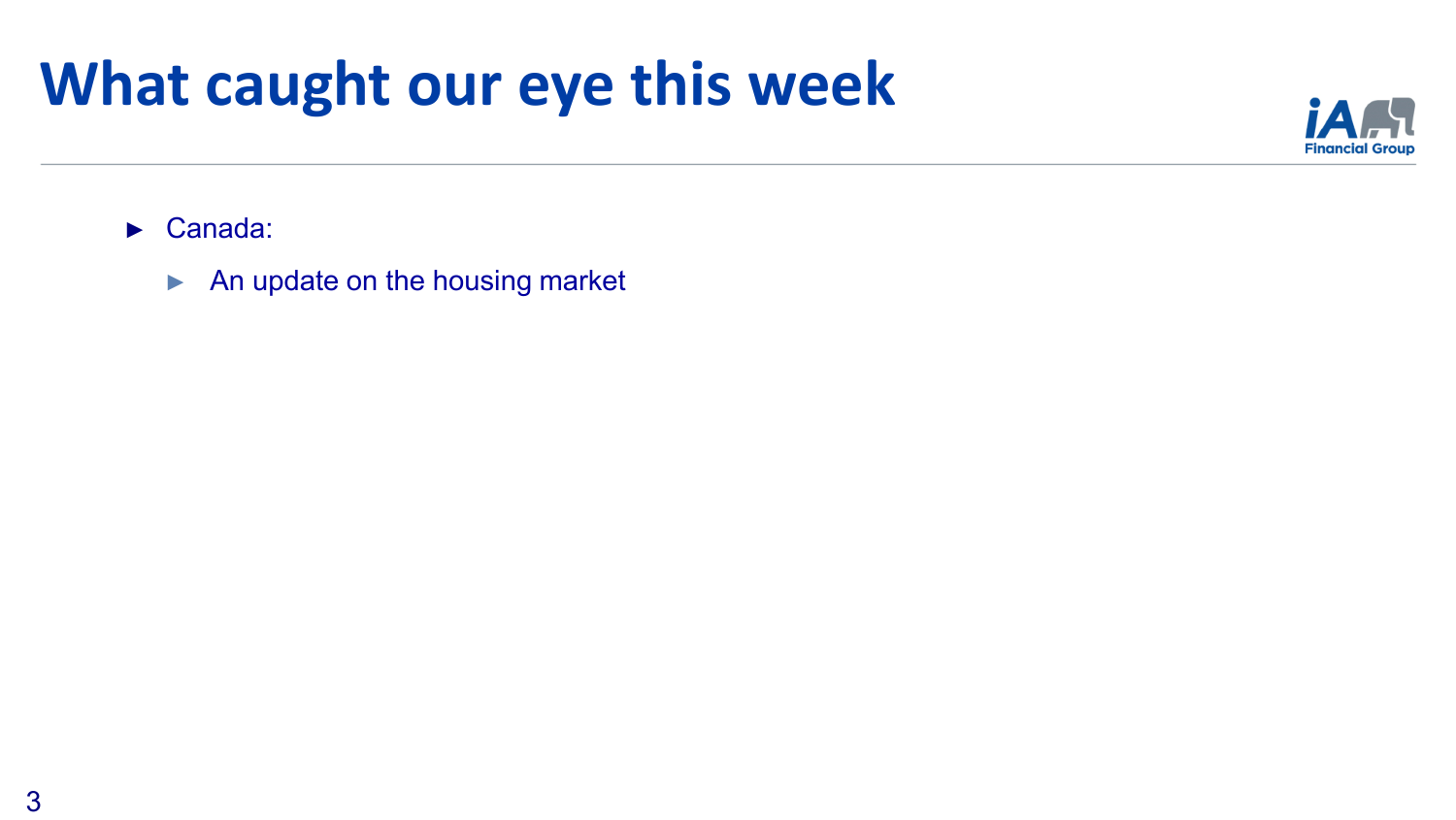### **Canada:**

### **Existing home sales declining after a strong Q4**



#### **Canada: Existing home sales**

% change, MoM



4 Source: iA Economics, data from Bloomberg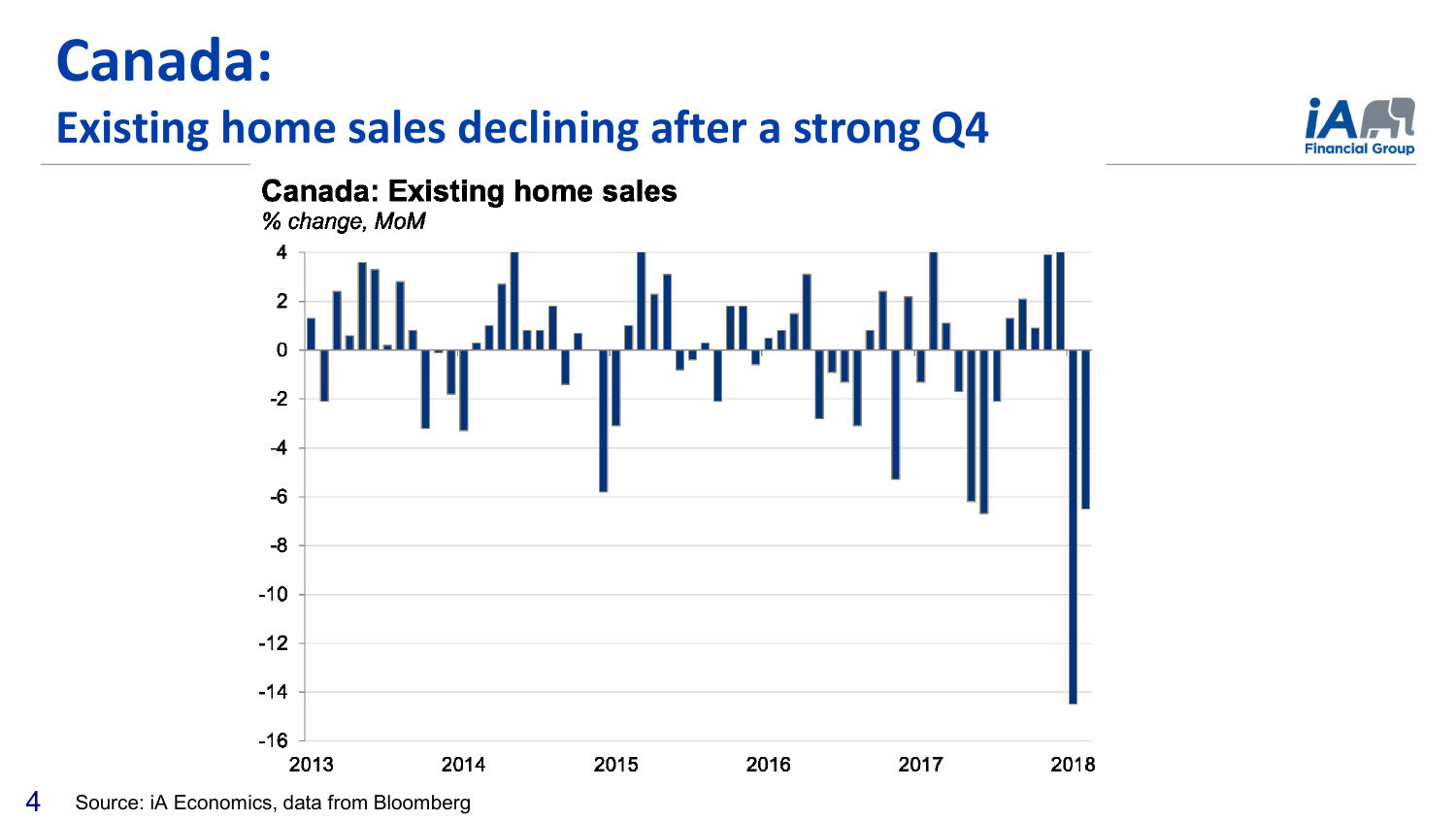### **Canada:**

#### **Housing prices contracting following the new measures**



Teranet-National Bank Composite HPI relapsed in February



Fourth drop over the last six months

NBF Economics and Strategy (Data from Teranet-National Bank House Price Index)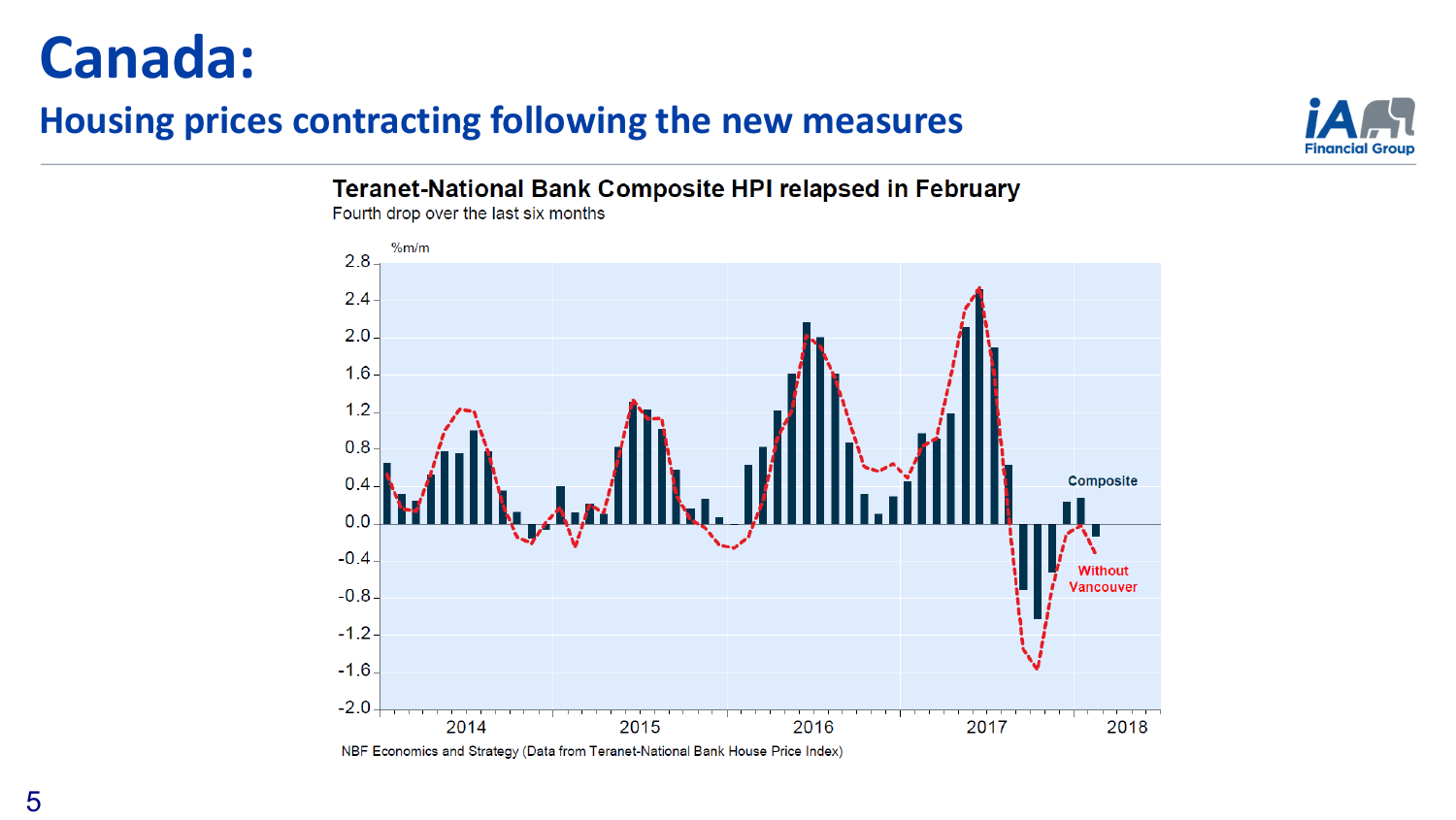### **Canada:**

#### **Bottom line, the market is more balanced!**



#### **Toronto: Home resale market conditions**

Active listings and sales. Last observation: February 2018

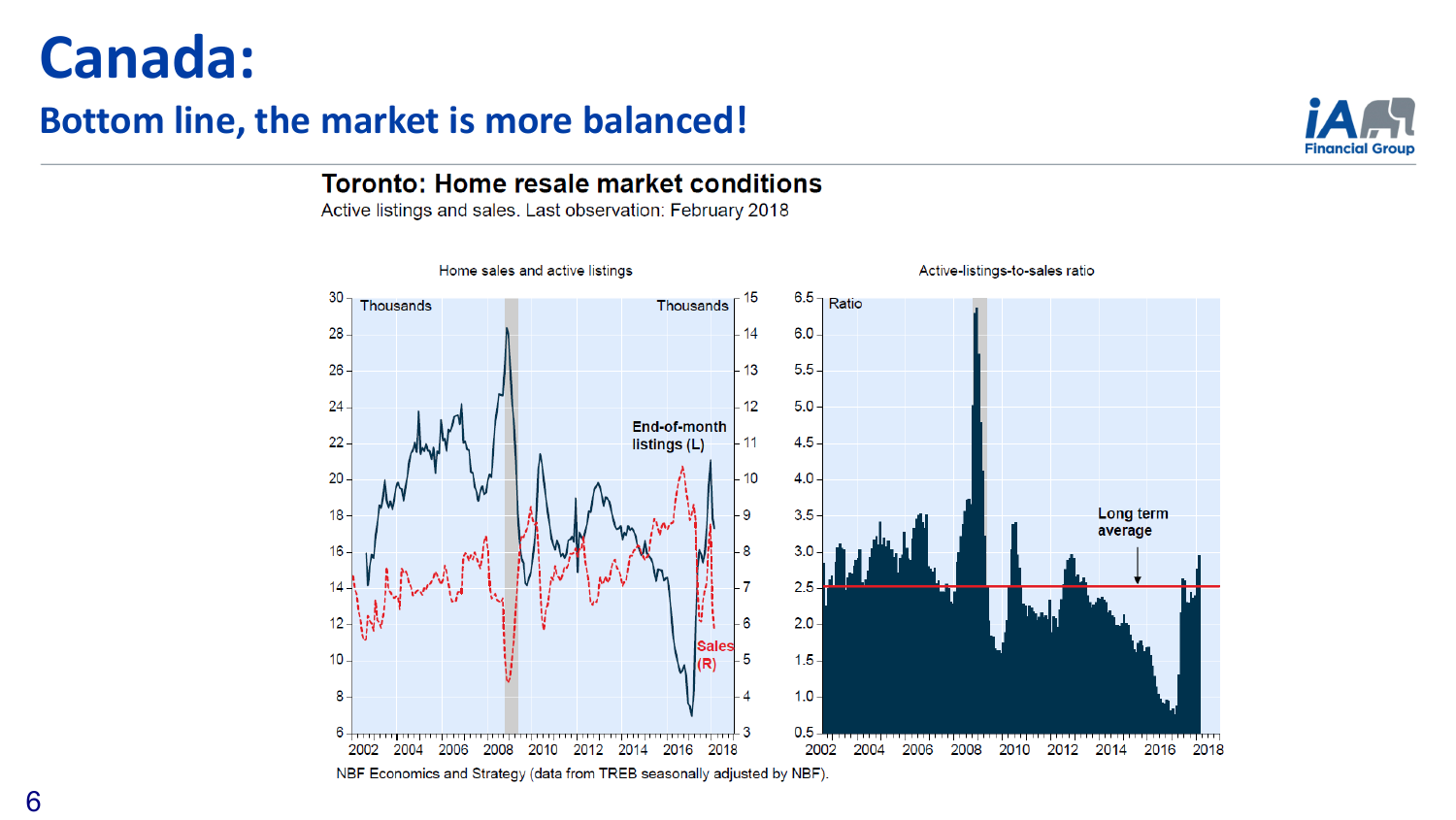# **What we'll be watching next week**



#### ► Canada:

- ► CPI Inflation (consensus : +2.0% YoY in February)
- ► Core CPI Inflation (consensus: +1.9% YoY in February)
- ► Retail Sales (consensus: +1.3% MoM in January)
- $\blacktriangleright$  U.S.:
	- ► Fed Rate Decision (consensus: 25 bps rate hike)
	- ► Durable Goods Orders (consensus: +1.6% MoM in February)
	- Existing Home Sales (consensus: 5.41M in February)
	- ► New Home Sales (consensus: +620K MoM in February)